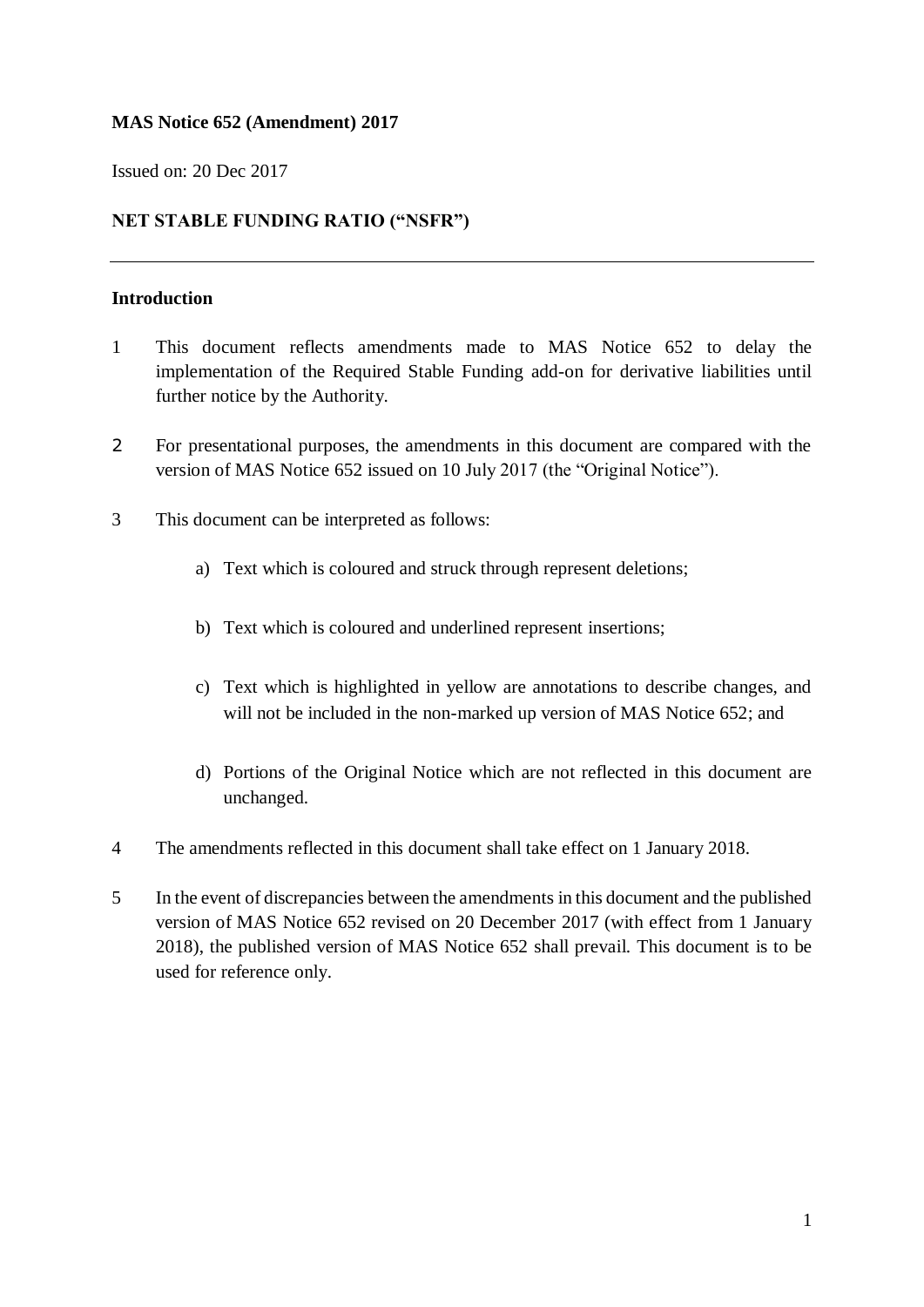## **Effective Date**

46 The Notice shall take effect on 1 January 2018.This Notice, with the exception of paragraph 40(d), shall take effect on 1 January 2018. Paragraph 40(d) shall take effect on a date to be specified by the Authority by notice in writing, which shall be given at least 21 days before such date.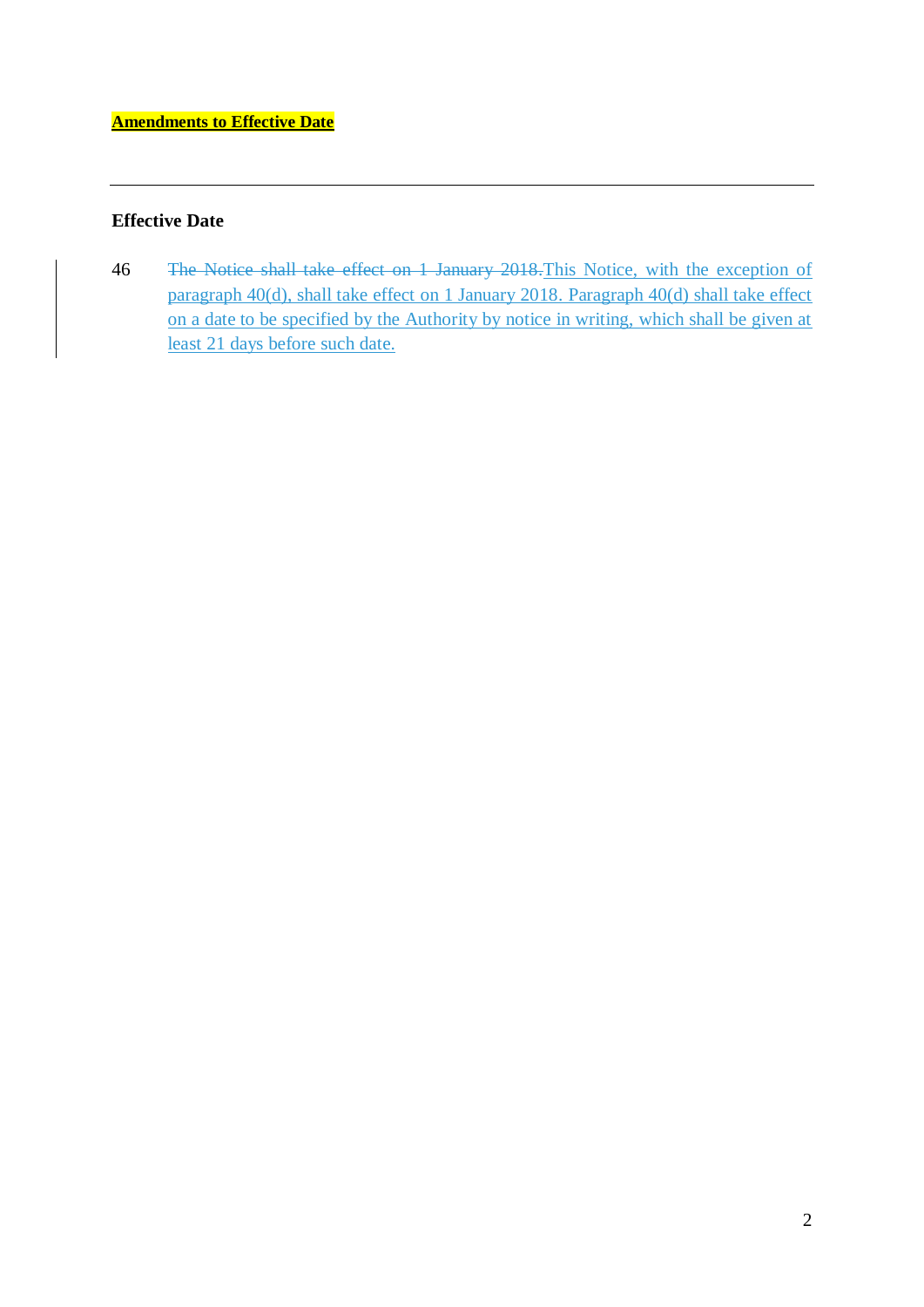# **Amendments to Annex – Table 2**

# **Summary of asset categories and associated RSF factors**

| RSF factor | Components of RSF category                                                            |
|------------|---------------------------------------------------------------------------------------|
| 0%         | Coins and banknotes<br>$\bullet$                                                      |
|            | All central bank reserves<br>$\bullet$                                                |
|            | All claims on central banks with residual maturities of less than six                 |
|            | months                                                                                |
|            | "Trade date" receivables arising from sales of financial instruments,                 |
|            | foreign currencies and commodities.                                                   |
| 5%         | Unencumbered Level 1 HQLA, excluding coins, banknotes and central<br>$\bullet$        |
|            | bank reserves                                                                         |
| 10%        | Unencumbered loans to financial institutions with residual maturities of<br>$\bullet$ |
|            | less than six months, where the loan is secured against Level 1 HQLA and              |
|            | where the bank has the ability to freely rehypothecate the received                   |
|            | collateral for the life of the loan                                                   |
| 15%        | All other unencumbered loans to financial institutions with residual<br>$\bullet$     |
|            | maturities of less than six months not included in the above categories               |
|            | Unencumbered Level 2A HQLA<br>$\bullet$                                               |
| 50%        | Unencumbered Level 2B HQLA<br>$\bullet$                                               |
|            | HQLA encumbered for a period of six months or more and less than one<br>$\bullet$     |
|            | year                                                                                  |
|            | Loans to financial institutions and central banks with residual maturities            |
|            | between six months and less than one year                                             |
|            | Deposits held at other financial institutions for operational purposes                |
|            | All other assets not included in the above categories with residual                   |
|            | maturity of less than one year, including loans to non-financial corporate            |
|            | clients, loans to retail and small business customers, and loans to                   |
|            | sovereigns and PSEs                                                                   |
| 65%        | Unencumbered residential mortgages with a residual maturity of one year<br>$\bullet$  |
|            | or more and with a risk weight of less than or equal to 35% under MAS                 |
|            | Notice 637's standardised approach to credit risk as set out in paragraph             |
|            | 7.3.29 of MAS Notice 637                                                              |
|            | Other unencumbered loans not included in the above categories,                        |
|            | excluding loans to financial institutions, with a residual maturity of one            |
|            | year or more and with a risk weight of less than or equal to 35% under                |
|            | MAS Notice 637's standardised approach to credit risk as set out in                   |
|            | paragraphs 7.3.13 to 7.3.20 and paragraphs 7.3.24 to 7.3.26 of MAS                    |
|            | Notice 637                                                                            |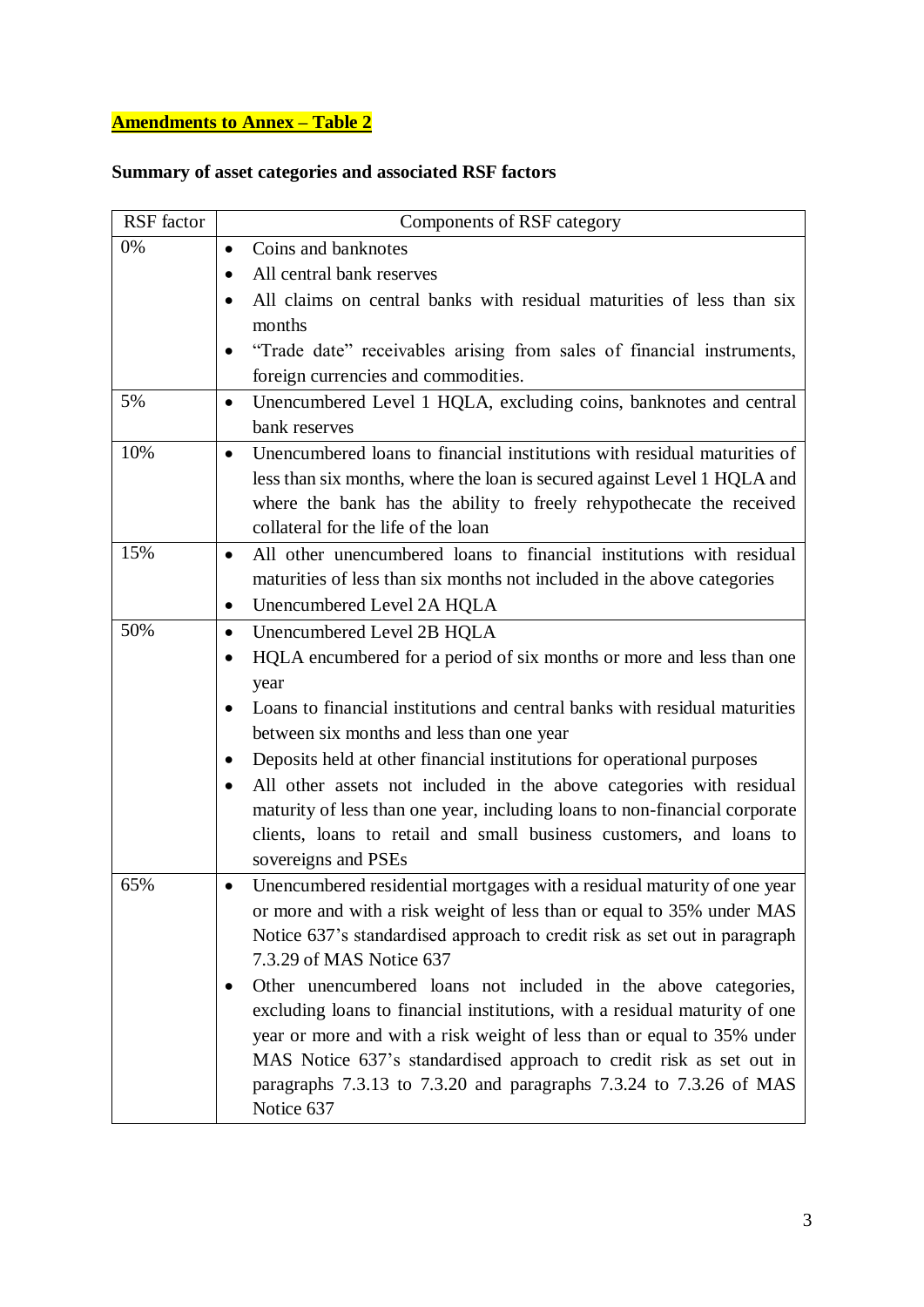| 85%  | Cash, securities or other assets posted as initial margin for derivative     |
|------|------------------------------------------------------------------------------|
|      | contracts and cash or other assets provided to contribute to the default     |
|      | fund of a CCP                                                                |
|      | Other unencumbered performing loans with risk weights greater than 35%       |
|      | under MAS Notice 637's standardised approach to credit risk as set out in    |
|      | paragraphs 7.3.13 to 7.3.20 and paragraphs 7.3.24 to 7.3.30 of MAS           |
|      | Notice 637 and residual maturities of one year or more, excluding loans      |
|      | to financial institutions                                                    |
|      | Unencumbered securities that are not in default and do not qualify as        |
|      | HQLA with a remaining maturity of one year or more and exchange-             |
|      | traded equities                                                              |
|      | Physical traded commodities, including gold                                  |
| 100% | All assets that are encumbered for a period of one year or more<br>$\bullet$ |
|      | NSFR derivative assets net of NSFR derivative liabilities if NSFR            |
|      | derivative assets are greater than NSFR derivative liabilities               |
|      | 20% of derivative liabilities as calculated according to paragraph $1624$    |
|      | All other assets not included in the above categories, including non-        |
|      | performing loans, loans to financial institutions with a residual maturity   |
|      | of one year or more, non-exchange-traded equities, fixed assets, items       |
|      | deducted from regulatory capital, retained interest, insurance assets,       |
|      |                                                                              |

<u>.</u>

 $24$  As set out in paragraph 46, this shall take effect on a date to be specified by the Authority by notice in writing.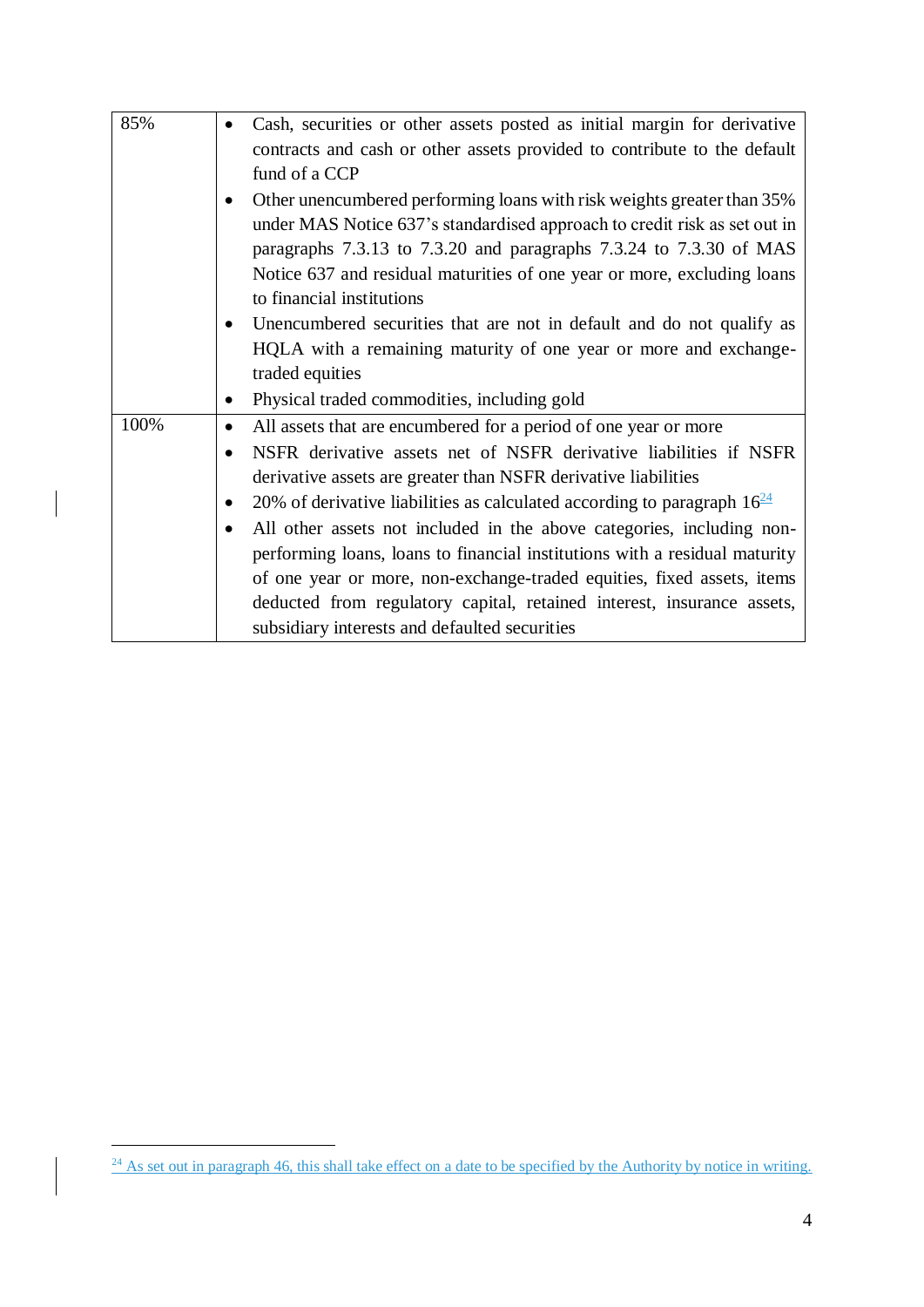|                                                                                                                                                                                                     |                                                       |                   |                                          |                | THE MONETARY AUTHORITY OF SINGAPORE<br>THE BANKING ACT, CAP. 19 (SECTIONS 36 AND 55)                   |                   |                                          |                  |                                 |                   |                                          |                      |                             |
|-----------------------------------------------------------------------------------------------------------------------------------------------------------------------------------------------------|-------------------------------------------------------|-------------------|------------------------------------------|----------------|--------------------------------------------------------------------------------------------------------|-------------------|------------------------------------------|------------------|---------------------------------|-------------------|------------------------------------------|----------------------|-----------------------------|
|                                                                                                                                                                                                     |                                                       |                   |                                          | (Name of bank) | <b>Computation of Net Stable Funding Ratio ("NSFR")</b><br>As at close of business on (day/month/year) |                   |                                          |                  |                                 |                   |                                          |                      |                             |
| B) Required Stable Funding ("RSF")<br>1) On balance-sheet items                                                                                                                                     |                                                       |                   |                                          |                |                                                                                                        |                   |                                          |                  |                                 |                   |                                          |                      |                             |
|                                                                                                                                                                                                     | <b>Amount (S\$'000)</b><br>Paragra                    |                   |                                          |                | <b>RSF factor</b>                                                                                      |                   |                                          |                  | <b>Calculated RSF (S\$'000)</b> |                   |                                          |                      |                             |
|                                                                                                                                                                                                     | ph<br><b>Number</b><br>in MAS<br><b>Notice</b><br>652 | < 6<br>mont<br>hs | $\geq 6$<br>mont<br>hs to<br>< 1<br>year | ≥1<br>ye<br>ar |                                                                                                        | < 6<br>mont<br>hs | $\geq 6$<br>mont<br>hs to<br>< 1<br>year | $\geq 1$<br>year |                                 | < 6<br>mont<br>hs | $\geq 6$<br>mont<br>hs to<br>< 1<br>year | $\geq$ 1<br>ye<br>ar | Tot<br>al<br><b>RS</b><br>F |
| Derivatives:<br>Derivative assets, gross of variation<br>margin received<br>Of which are derivative assets<br>where the counterparty is<br>exempt from BCBS-IOSCO<br>margin requirements, of which: |                                                       |                   |                                          |                |                                                                                                        |                   |                                          |                  |                                 |                   |                                          |                      |                             |
| Non-financial entities that<br>are not systemically important<br>Sovereigns/central<br>banks/MDBs/BIS<br>Variation margin received, of which:                                                       |                                                       |                   |                                          |                |                                                                                                        |                   |                                          |                  |                                 |                   |                                          |                      |                             |
| Cash variation margin<br>received, meeting conditions<br>as specified in paragraph 2.11<br>in Annex 4A of MAS Notice<br>637                                                                         |                                                       |                   |                                          |                |                                                                                                        |                   |                                          |                  |                                 |                   |                                          |                      |                             |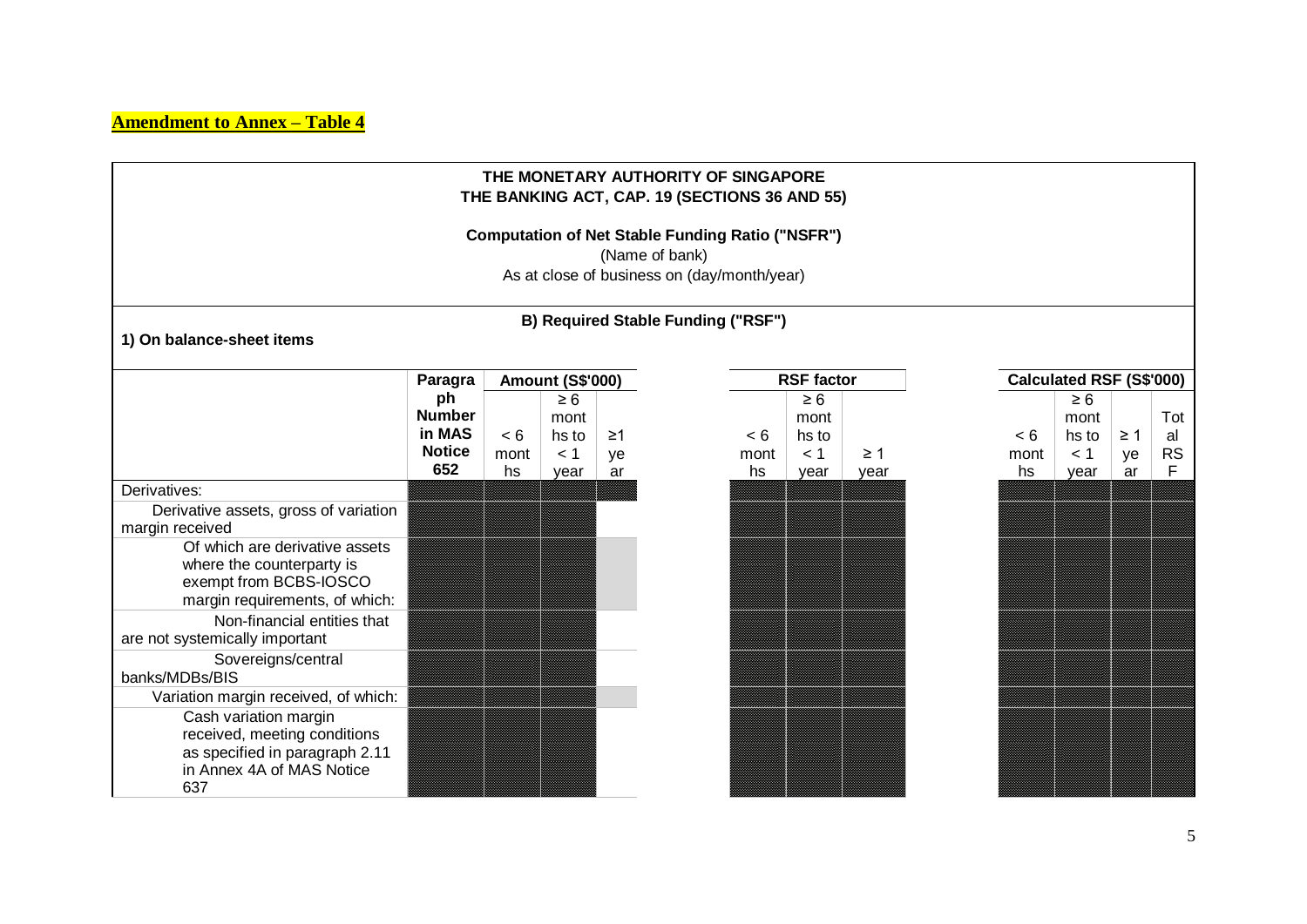| Of which is received from<br>counterparties exempted<br>from BCBS-IOSCO margin<br>requirements, of which:<br>Non-financial entities<br>that are not<br>systemically important |                                   |              |  |
|-------------------------------------------------------------------------------------------------------------------------------------------------------------------------------|-----------------------------------|--------------|--|
| Sovereigns/central<br>banks/MDBs/BIS                                                                                                                                          |                                   |              |  |
| Other variation margin<br>received                                                                                                                                            |                                   |              |  |
| Of which is received from<br>counterparties exempted<br>from BCBS-IOSCO margin<br>requirements                                                                                |                                   |              |  |
| Non-financial entities<br>that are not<br>systemically important                                                                                                              |                                   |              |  |
| Sovereigns/central<br>banks/MDBs/BIS                                                                                                                                          |                                   |              |  |
| NSFR derivative assets (derivative<br>assets less cash collateral received<br>as variation margin on derivative<br>assets)                                                    | 29, 30,<br>31, FN<br>19,<br>40(b) | 1.00         |  |
| Required stable funding associated<br>with derivative liabilities (See item 4 of<br>Notes for completion)                                                                     | 40(d)                             | 4.000.<br>00 |  |
| Total initial margin posted, of which:                                                                                                                                        |                                   |              |  |
| Initial margin posted on bank's<br>own positions, of which:                                                                                                                   | 38(a)                             |              |  |
| Initial margin posted in the<br>form of cash                                                                                                                                  |                                   |              |  |
| Initial margin posted in the<br>form of Level 1 securities                                                                                                                    |                                   |              |  |
| Initial margin posted in the<br>form of all other collateral                                                                                                                  |                                   |              |  |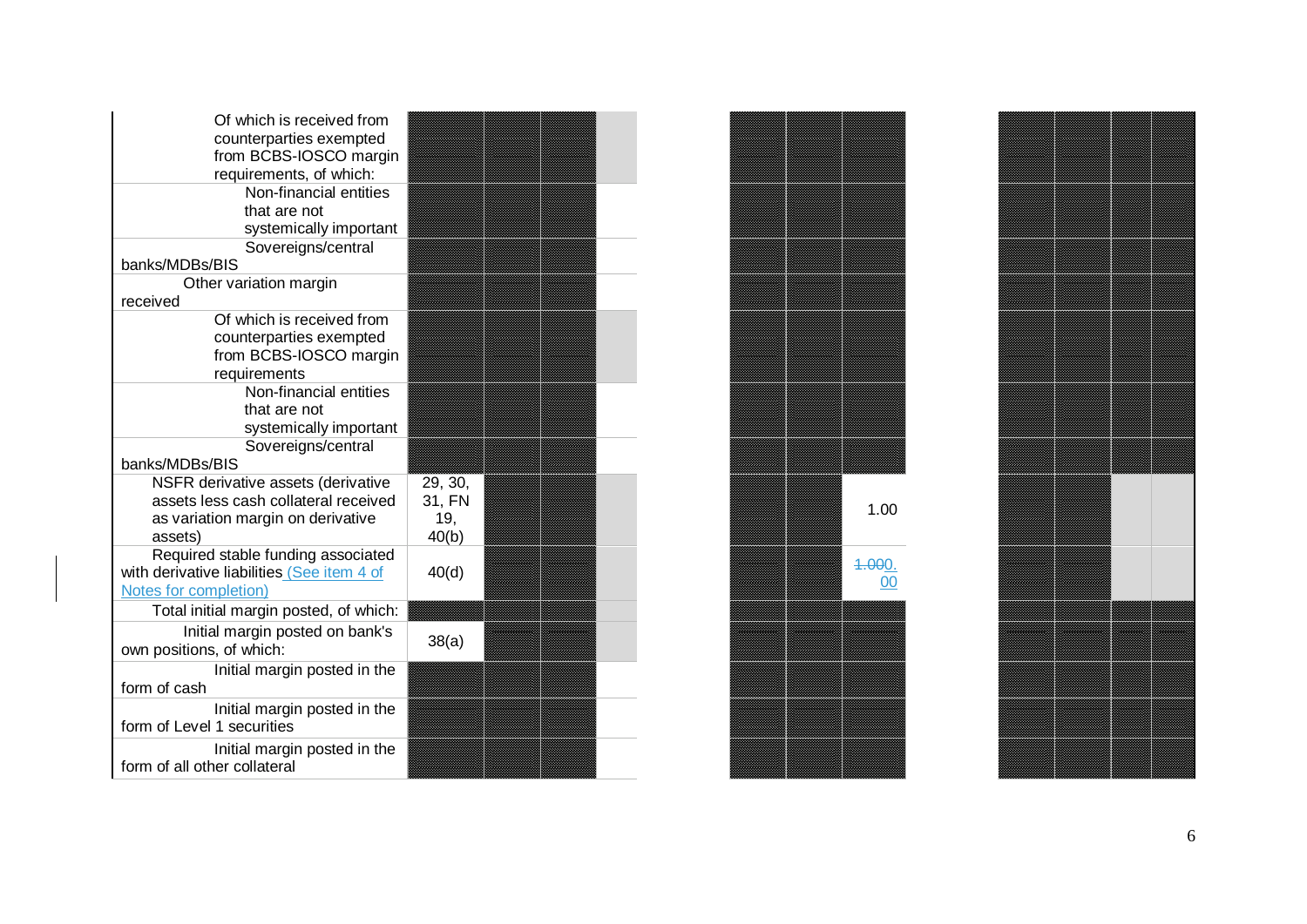| Initial margin posted on behalf<br>of a customer                                                                                                                          |       |  |      |  |  |
|---------------------------------------------------------------------------------------------------------------------------------------------------------------------------|-------|--|------|--|--|
| Initial margin posted on bank's<br>own positions, in the form of<br>any collateral type, according<br>to residual maturity of<br>associated derivative<br>contract(s)     |       |  |      |  |  |
| Initial margin posted on bank's<br>own positions, in the form of<br>any collateral type, to<br>counterparties exempt from<br>BCBS-IOSCO margin<br>requirements, of which: | ▓     |  |      |  |  |
| Non-financial entities that<br>are not systemically important<br>Sovereigns/central<br>banks/MDBs/BIS                                                                     |       |  |      |  |  |
| Cash or other assets provided to<br>contribute to the default fund of a<br><b>CCP</b>                                                                                     | 38(a) |  |      |  |  |
| Required stable funding associated<br>with initial margin posted and cash<br>or other assets provided to<br>contribute to the default fund of a<br><b>CCP</b>             | 38(a) |  | 0.85 |  |  |
| On balance-sheet RSF (Section B)                                                                                                                                          |       |  |      |  |  |
| On balance-sheet RSF (Section B and<br>Section D)                                                                                                                         |       |  |      |  |  |
| <b>Total RSF (Section D)</b>                                                                                                                                              |       |  |      |  |  |

**Notes for completion**